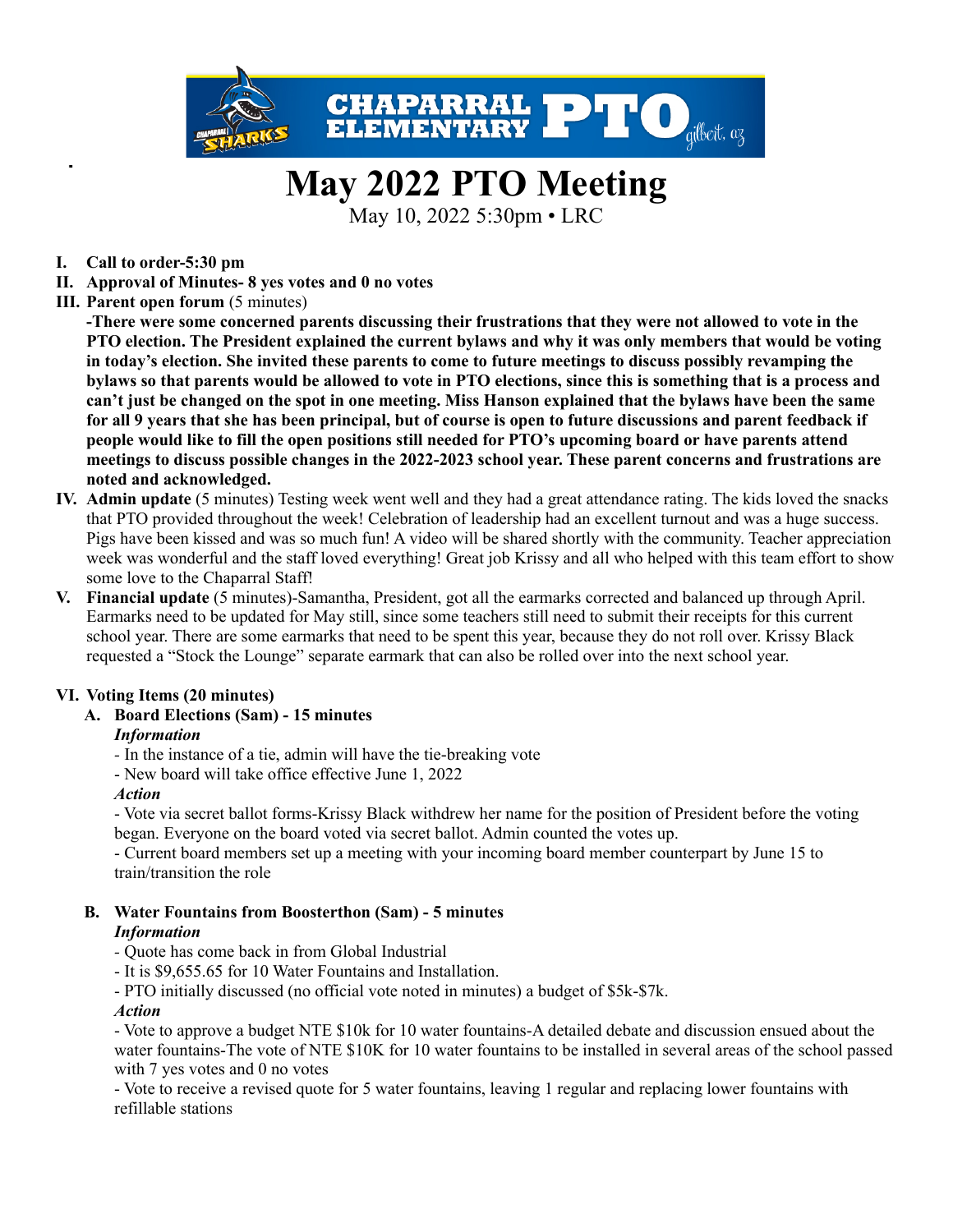#### **VII.Old Business (20 minutes)**

- **A. 6th Grade Lock-in - April 22 (Sam/Hayley) - 5 min** *Information*
	- *-* Huge success!
	- Students feedback is to continue hosting-Some parents stayed for the night too so thank you parents!

#### **B. Teacher Appreciation Week - May 2-6 (Sam) - 2 min**

#### *Information*

- Thank you to all of the board members who volunteered to make this event a huge success!

Note: Sam said she would check what the total was for the parent lunch donation amounts is and let Krissy know. Everything was a huge success and much appreciated. Krissy sent thank you letters to all of the places that donated. We came in under budget as well, since we had a great deal of donations from the community as well as parents!

#### **A. Pastries with VIPs - May 13 7-8am (Krissy) - 5 min** *Information*

*-* Logistics update

*Action*

*-* Promote on social media

- Copy and distribute flyers
- Ask teachers to send information in emails to parents

Notes: New Banner is in and it looks great! Pastries are coming from Sam's Club and Chartwells is doing **the beverages. Chartwells is severely understaffed and needs as much help as they can so Krissy recommended possibly doing a little signup for parent helpers to go in and help in the cafeteria.**

# **B. Kindergarten Playground (Sam) - 3 min**

#### *Information*

*-* Waiting on estimate from Play it Safe

- PTO initially discussed (no official vote noted in minutes) a budget of \$10k-\$15k.

# *Action*

*-* Review estimate and present to board for official budget vote.

#### **C. Website Update (Sam/Tina) - 2 min** *Information*

*-* Minutes need to be updated each month for public access, we are all caught up!

*Action*

*-* Upload May Minutes (Tina)

# **D. FunRun Incentives (Laura/Sam) - 3 min**

# *Information*

- Cookies (4th) May 13 @1:30
- Popsicles (2nd) TBD
- Ice cream (3rd) TBD

#### *Actions*

- Purchase items once team leads reply with party dates-Sam is working on getting the party dates set and getting items for these!

# **I. Recurring Business (5 minutes)**

**A. Otter Pops - 10am-1:30pm (Sam) - 3 min** *Information*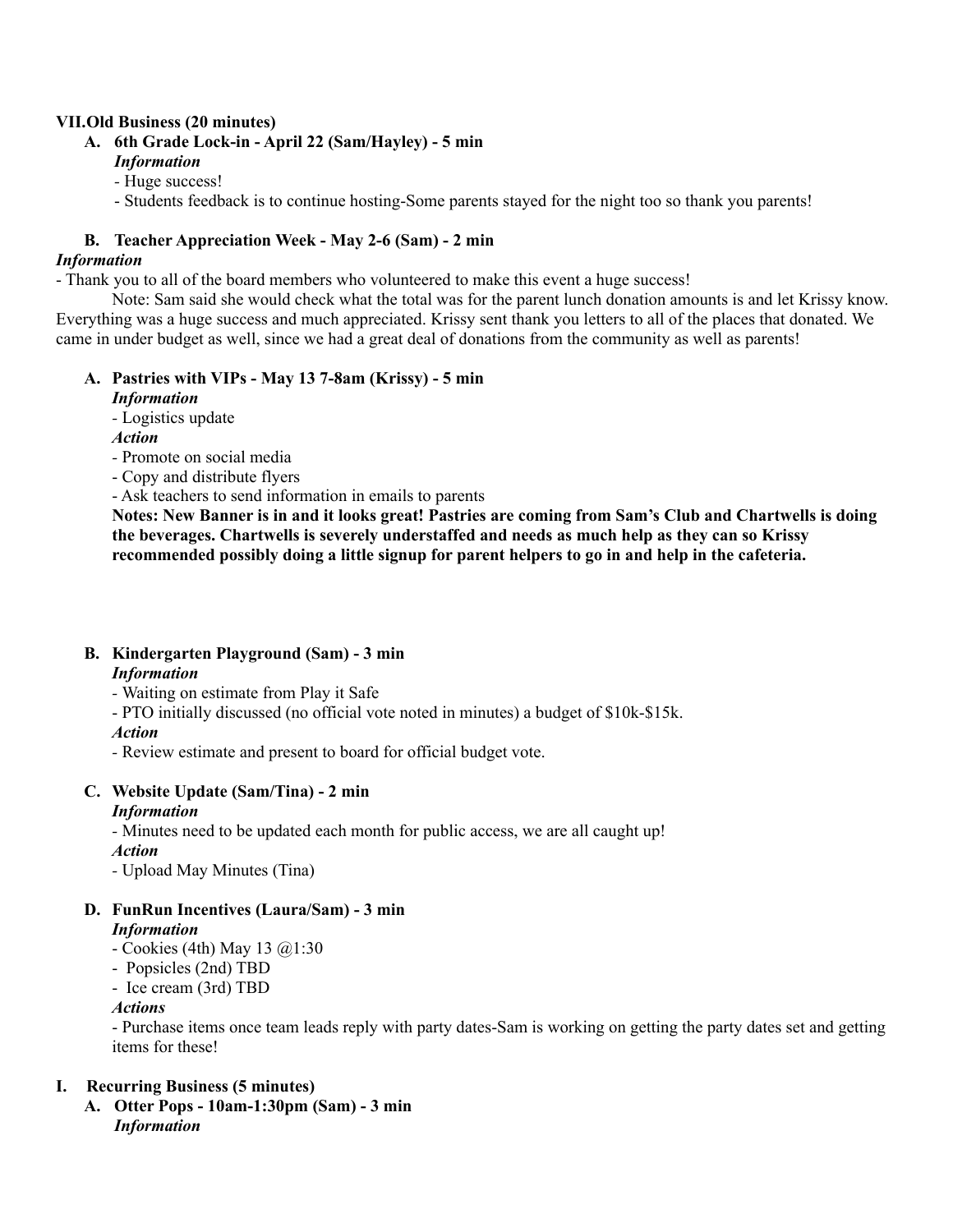- 5/11 (gifted), 5/25 (pto)

*Action*

- Sign up for Otter Pop time slots as available at **[bit.ly/otterpops21](http://bit.ly/otterpops21)**

# **B. Coffee Truck - May 20, 7-9am (Sam) - 2 min**

#### *Information*

- Coffee truck will be on campus on the soccer field

*Action*

- Please remind teachers to send out information to parents regarding Otter Pops and Coffee Truck

# **II. New Business (15 minutes)**

# **A. Field Day - May 19 (Sam) - 5 min**

# *Information*

- PTO will be providing Otter Pops for all students *Action*

- Vote to approve a budget NTE \$75 to purchase1000 Otter Pops-7 Yes Votes and 0 No Votes for this

- Purchase Otter Pops pending approval

#### **B. Super Shark #4 - May 20 (Sam/Krissy) - 2 min** *Information*

- Names and shirt sizes due from teachers by May 9th (Alexis Meyers)
- *Action*
- Review shirt sizes and confirm inventory

- Fold/roll shirts, label with students name and teachers name, deliver to front office by date provided by Alexis Meyers (Krissy)

Notes-still waiting on a few teacher's selections-Krissy to let the board know if she wants help rolling shirts **and a few board members said they can roll some at home for her if she needs help**

# **C. 6th Grade Clap Out - May 25, 1:00pm (Hayley) - 5 min**

# *Information*

- School-wide send off for 6th grade students
- PTO provides decorations/photo wall for parent photos/clappers to teachers and staff
- *Action*
- Order balloons/banners (Hayley)
- Print and distribute flyers by 5/13 (Hayley)
- Volunteer signup for decorations (Nikki)

**Note-**a parent offered to donate all the balloons for the event and some board members offered to help with blowing them up and tying them-we also want to try and let parents know that the clappers are not meant to be taken home that day

#### **D. Earmarks Spending - May 25, 1:00pm (Sam) - 3 min** *Information*

- Earmark reimbursements are due May 25, by 1pm
- Earmarks will be reset and additional funds will be distributed back to PTO general fund on May 26.

- Exceptions: LRC, Kindergarten playground, Angel Action, LEAT, STUGO, Stock the Lounge, Classroom Maintenance, Boosterthon, Helping Hands